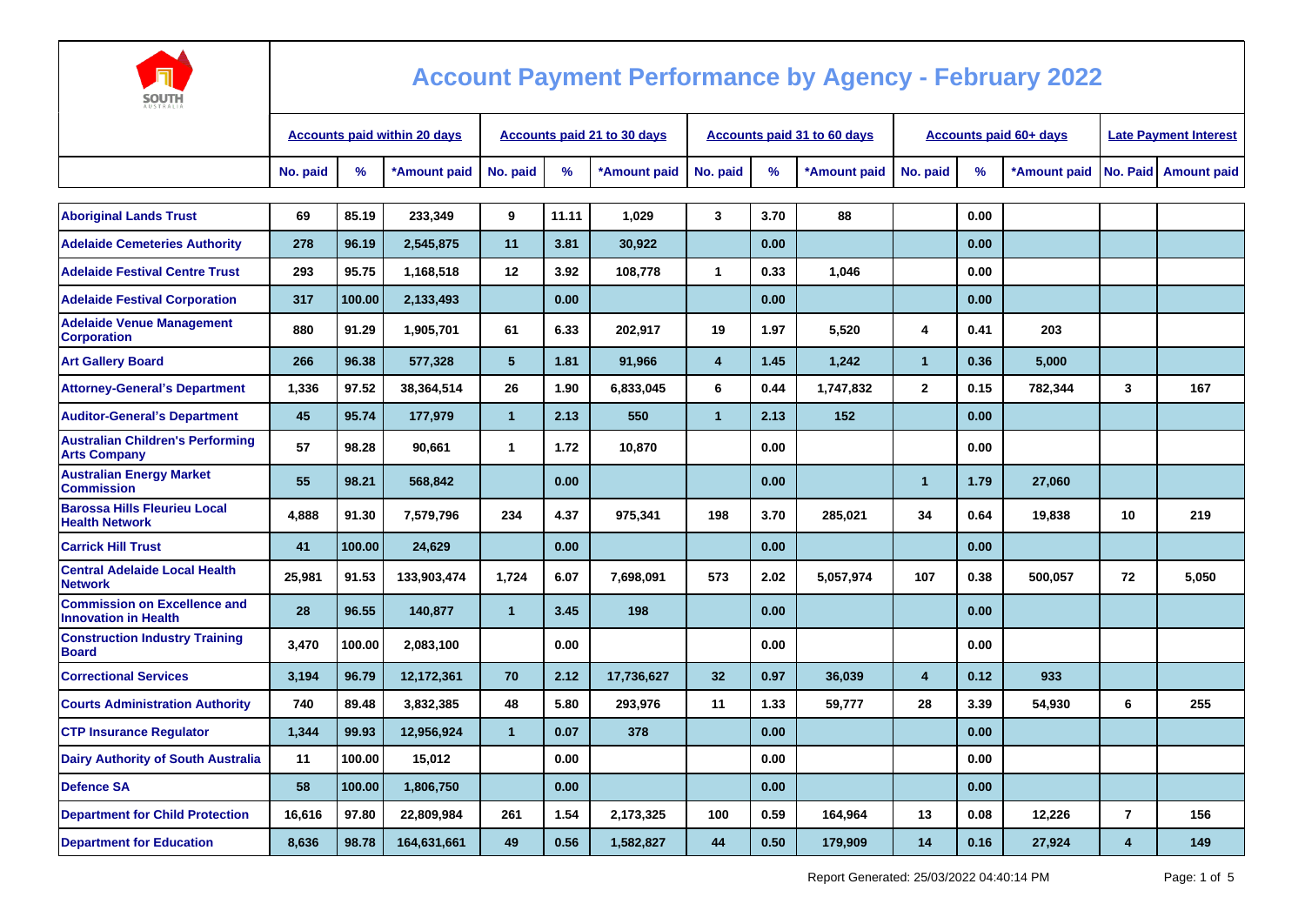

| AUSTRALIA                                                                           |                                     |        |              |                                    |       |              |                |       |                                    |                |                               |                              |                |                    |
|-------------------------------------------------------------------------------------|-------------------------------------|--------|--------------|------------------------------------|-------|--------------|----------------|-------|------------------------------------|----------------|-------------------------------|------------------------------|----------------|--------------------|
|                                                                                     | <b>Accounts paid within 20 days</b> |        |              | <b>Accounts paid 21 to 30 days</b> |       |              |                |       | <b>Accounts paid 31 to 60 days</b> |                | <b>Accounts paid 60+ days</b> | <b>Late Payment Interest</b> |                |                    |
|                                                                                     | No. paid                            | %      | *Amount paid | No. paid                           | %     | *Amount paid | No. paid       | %     | *Amount paid                       | No. paid       | %                             | *Amount paid                 | No. Paid       | <b>Amount paid</b> |
| <b>Department for Energy and Mining</b>                                             | 355                                 | 97.53  | 29,381,027   | 3                                  | 0.82  | 7,340        | 4              | 1.10  | 35,005                             | $\mathbf{2}$   | 0.55                          | 11                           | $\overline{2}$ | 44                 |
| <b>Department for Environment and</b><br><b>Water</b>                               | 1,756                               | 92.52  | 14,563,962   | 89                                 | 4.69  | 189,396      | 29             | 1.53  | 302,226                            | 24             | 1.26                          | 93,469                       |                |                    |
| <b>Department for Health and</b><br>Wellbeing                                       | 6,312                               | 81.96  | 81,919,480   | 737                                | 9.57  | 19,077,840   | 517            | 6.71  | 9,492,983                          | 135            | 1.75                          | 2,063,081                    | 157            | 22,079             |
| Department for Infrastructure and<br><b>Transport</b>                               | 73,746                              | 98.38  | 284,073,389  | 678                                | 0.90  | 12,028,098   | 377            | 0.50  | 4,840,215                          | 158            | 0.21                          | 1,004,275                    | 10             | 629                |
| <b>Department for Innovation and</b><br><b>Skills</b>                               | 857                                 | 98.73  | 16,294,306   | 8                                  | 0.92  | 1,602,019    | $\mathbf{2}$   | 0.23  | 6.198                              | $\mathbf{1}$   | 0.12                          | 19,250                       | $\mathbf{1}$   | 205                |
| <b>Department for Trade and</b><br><b>Investment</b>                                | 140                                 | 93.33  | 2,674,535    | $\overline{\mathbf{4}}$            | 2.67  | 39,843       | 6              | 4.00  | 66,938                             |                | 0.00                          |                              | $\mathbf{1}$   | 47                 |
| <b>Department of Human Services</b>                                                 | 50,011                              | 99.83  | 21,974,210   | 63                                 | 0.13  | 422,521      | 19             | 0.04  | 434,944                            | $\mathbf{2}$   | 0.00                          | 699                          |                |                    |
| <b>Department of Primary Industries</b><br>and Regions SA                           | 1,549                               | 97.36  | 13,354,043   | 24                                 | 1.51  | 177,440      | 14             | 0.88  | 173,642                            | 4              | 0.25                          | 1,056,928                    | 4              | 52                 |
| <b>Department of Treasury and</b><br><b>Finance</b>                                 | 1,242                               | 95.32  | 7,275,424    | 31                                 | 2.38  | 443,413      | 26             | 2.00  | 63,287                             | 4              | 0.31                          | 3,578                        | 1              | 22                 |
| <b>Distribution Lessor Corporation</b>                                              | $\overline{1}$                      | 100.00 | 12,696       |                                    | 0.00  |              |                | 0.00  |                                    |                | 0.00                          |                              |                |                    |
| <b>Education &amp; Early Childhood</b><br><b>Registration &amp; Standards Board</b> | 49                                  | 100.00 | 63,366       |                                    | 0.00  |              |                | 0.00  |                                    |                | 0.00                          |                              |                |                    |
| <b>Electoral Commission SA</b>                                                      | 289                                 | 88.65  | 2,148,884    | 33                                 | 10.12 | 137,045      | $\overline{2}$ | 0.61  | 1,954                              | $\mathbf{2}$   | 0.61                          | 1,150                        |                |                    |
| <b>Environment Protection Authority</b>                                             | 165                                 | 98.21  | 636,419      | 3                                  | 1.79  | 22,235       |                | 0.00  |                                    |                | 0.00                          |                              |                |                    |
| <b>Essential Services Commission</b>                                                | 27                                  | 96.43  | 86,087       | $\overline{1}$                     | 3.57  | 1,800        |                | 0.00  |                                    |                | 0.00                          |                              |                |                    |
| <b>Eyre and Far North Local Health</b><br><b>Network</b>                            | 2,280                               | 94.92  | 4,287,316    | 73                                 | 3.04  | 52,308       | 36             | 1.50  | 26,173                             | 13             | 0.54                          | 1,546                        |                |                    |
| <b>Flinders and Upper North Local</b><br><b>Health Network</b>                      | 1,670                               | 95.21  | 4,499,424    | 62                                 | 3.53  | 59,760       | 15             | 0.86  | 7,660                              | $\overline{7}$ | 0.40                          | 2,006                        | $\overline{2}$ | 26                 |
| <b>Generation Lessor Corporation</b>                                                |                                     |        |              |                                    |       |              |                |       |                                    |                |                               |                              |                |                    |
| <b>Green Industries SA</b>                                                          | 61                                  | 100.00 | 1,974,280    |                                    | 0.00  |              |                | 0.00  |                                    |                | 0.00                          |                              |                |                    |
| <b>History Trust of South Australia</b>                                             | 163                                 | 99.39  | 366,249      |                                    | 0.00  |              | 1              | 0.61  | 144                                |                | 0.00                          |                              |                |                    |
| <b>HomeStart Finance</b>                                                            | 259                                 | 95.57  | 958,885      | 11                                 | 4.06  | 25,309       | $\mathbf{1}$   | 0.37  | 2,530                              |                | 0.00                          |                              |                |                    |
| <b>Infrastructure South Australia</b>                                               | 14                                  | 87.50  | 379,488      |                                    | 0.00  |              | $\overline{2}$ | 12.50 | 6                                  |                | 0.00                          |                              |                |                    |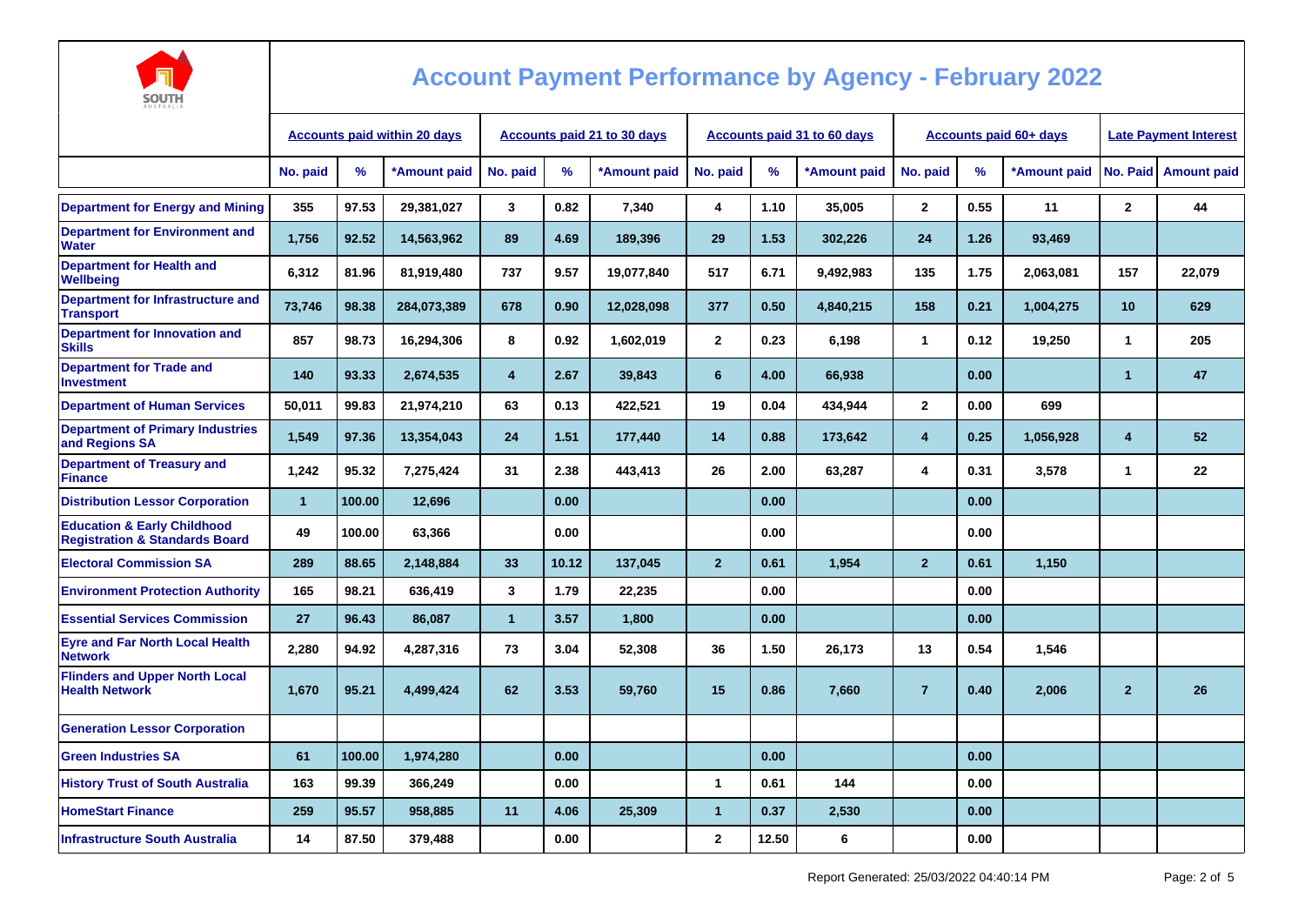

| AUSINALIA                                                                |                                     |        |              |                                    |       |              |              |      |                                    |                         |                               |                              |                         |                    |
|--------------------------------------------------------------------------|-------------------------------------|--------|--------------|------------------------------------|-------|--------------|--------------|------|------------------------------------|-------------------------|-------------------------------|------------------------------|-------------------------|--------------------|
|                                                                          | <b>Accounts paid within 20 days</b> |        |              | <b>Accounts paid 21 to 30 days</b> |       |              |              |      | <b>Accounts paid 31 to 60 days</b> |                         | <b>Accounts paid 60+ days</b> | <b>Late Payment Interest</b> |                         |                    |
|                                                                          | No. paid                            | %      | *Amount paid | No. paid                           | %     | *Amount paid | No. paid     | %    | *Amount paid                       | No. paid                | %                             | *Amount paid                 | No. Paid                | <b>Amount paid</b> |
| <b>Legal Services Commission</b>                                         | 3.176                               | 99.16  | 2.482.921    | 11                                 | 0.34  | 138,235      | 13           | 0.41 | 5,142                              | $\overline{\mathbf{3}}$ | 0.09                          | 353                          |                         |                    |
| <b>Libraries Board of South Australia</b>                                | 183                                 | 97.34  | 1,215,423    | 4                                  | 2.13  | 7,512        | $\mathbf{1}$ | 0.53 | 3,358                              |                         | 0.00                          |                              | $\mathbf{1}$            | 11                 |
| <b>Lifetime Support Authority</b>                                        | 2.190                               | 87.64  | 2,644,498    | 251                                | 10.04 | 1,118,816    | 46           | 1.84 | 52,913                             | 12                      | 0.48                          | 12,559                       | 5                       | 92                 |
| <b>Limestone Coast Local Health</b><br><b>Network</b>                    | 2,238                               | 95.64  | 6,067,237    | 71                                 | 3.03  | 93,590       | 18           | 0.77 | 13,343                             | 13                      | 0.56                          | 4,309                        | $\mathbf{1}$            | 11                 |
| <b>Local Government Finance</b><br><b>Authority</b>                      | 21                                  | 91.30  | 105.760      | $\overline{2}$                     | 8.70  | 2,108        |              | 0.00 |                                    |                         | 0.00                          |                              |                         |                    |
| <b>Motor Accident Commission</b>                                         | 3                                   | 100.00 | 85,384       |                                    | 0.00  |              |              | 0.00 |                                    |                         | 0.00                          |                              |                         |                    |
| <b>Museum Board</b>                                                      | 148                                 | 97.37  | 1,078,130    | $\overline{2}$                     | 1.32  | 95,562       | $\mathbf{1}$ | 0.66 | 150                                | $\overline{1}$          | 0.66                          | 3,158                        |                         |                    |
| <b>Northern Adelaide Local Health</b><br><b>Network</b>                  | 5,206                               | 92.08  | 13,936,106   | 234                                | 4.14  | 1,025,432    | 138          | 2.44 | 776,168                            | 76                      | 1.34                          | 480,227                      | 71                      | 4,932              |
| <b>Office for Recreation, Sport and</b><br>Racing                        | 1,312                               | 99.85  | 13,768,346   | $\mathbf{1}$                       | 0.08  | 1,388        | $\mathbf{1}$ | 0.08 | 105                                |                         | 0.00                          |                              |                         |                    |
| <b>Office of the Commissioner for</b><br><b>Public Sector Employment</b> | $111$                               | 100.00 | 617,968      |                                    | 0.00  |              |              | 0.00 |                                    |                         | 0.00                          |                              |                         |                    |
| <b>Premier and Cabinet</b>                                               | 987                                 | 97.92  | 40,273,376   | 11                                 | 1.09  | 3,529,634    | 9            | 0.89 | 134,109                            | $\overline{1}$          | 0.10                          | 11,000                       | $\overline{2}$          | 81                 |
| <b>Public Trustee</b>                                                    | 91                                  | 86.67  | 529,667      | 8                                  | 7.62  | 227,816      | 6            | 5.71 | 56,278                             |                         | 0.00                          |                              | 1                       | 47                 |
| <b>ReturnToWorkSA</b>                                                    | 171                                 | 95.53  | 6,635,100    | 8                                  | 4.47  | 1,480,900    |              | 0.00 |                                    |                         | 0.00                          |                              |                         |                    |
| <b>Riverland Mallee Coorong Local</b><br><b>Health Network</b>           | 3.023                               | 97.11  | 4,238,798    | 52                                 | 1.67  | 132,417      | 27           | 0.87 | 23,839                             | 11                      | 0.35                          | 18,618                       | 3                       | 98                 |
| <b>SA Ambulance Service</b>                                              | 3,521                               | 92.34  | 6,465,681    | 148                                | 3.88  | 149,191      | 125          | 3.28 | 94,938                             | 19                      | 0.50                          | 15,061                       | $\overline{\mathbf{4}}$ | 95                 |
| <b>SA Country Fire Service</b>                                           | 1.957                               | 96.07  | 7,613,988    | 56                                 | 2.75  | 229.003      | 21           | 1.03 | 34,263                             | 3                       | 0.15                          | 20,614                       | 3                       | 203                |
| <b>SACE Board of South Australia</b>                                     | 116                                 | 95.87  | 451,682      | $5\phantom{.0}$                    | 4.13  | 61,305       |              | 0.00 |                                    |                         | 0.00                          |                              |                         |                    |
| <b>South Australia Police</b>                                            | 3,968                               | 94.41  | 24,221,546   | 174                                | 4.14  | 853,004      | 49           | 1.17 | 233,916                            | 12                      | 0.29                          | 30,160                       | 8                       | 334                |
| <b>South Australian Country Arts</b><br><b>Trust</b>                     | 243                                 | 85.56  | 834,900      | 35                                 | 12.32 | 78,795       | $\mathbf{1}$ | 0.35 | 889                                | 5                       | 1.76                          | 233                          |                         |                    |
| <b>South Australian Film Corporation</b>                                 | 65                                  | 98.48  | 381,392      | $\mathbf{1}$                       | 1.52  | 32,851       |              | 0.00 |                                    |                         | 0.00                          |                              |                         |                    |
| <b>South Australian Fire and</b><br><b>Emergency Service Commission</b>  | 254                                 | 95.85  | 5,292,929    | 11                                 | 4.15  | 149,873      |              | 0.00 |                                    |                         | 0.00                          |                              |                         |                    |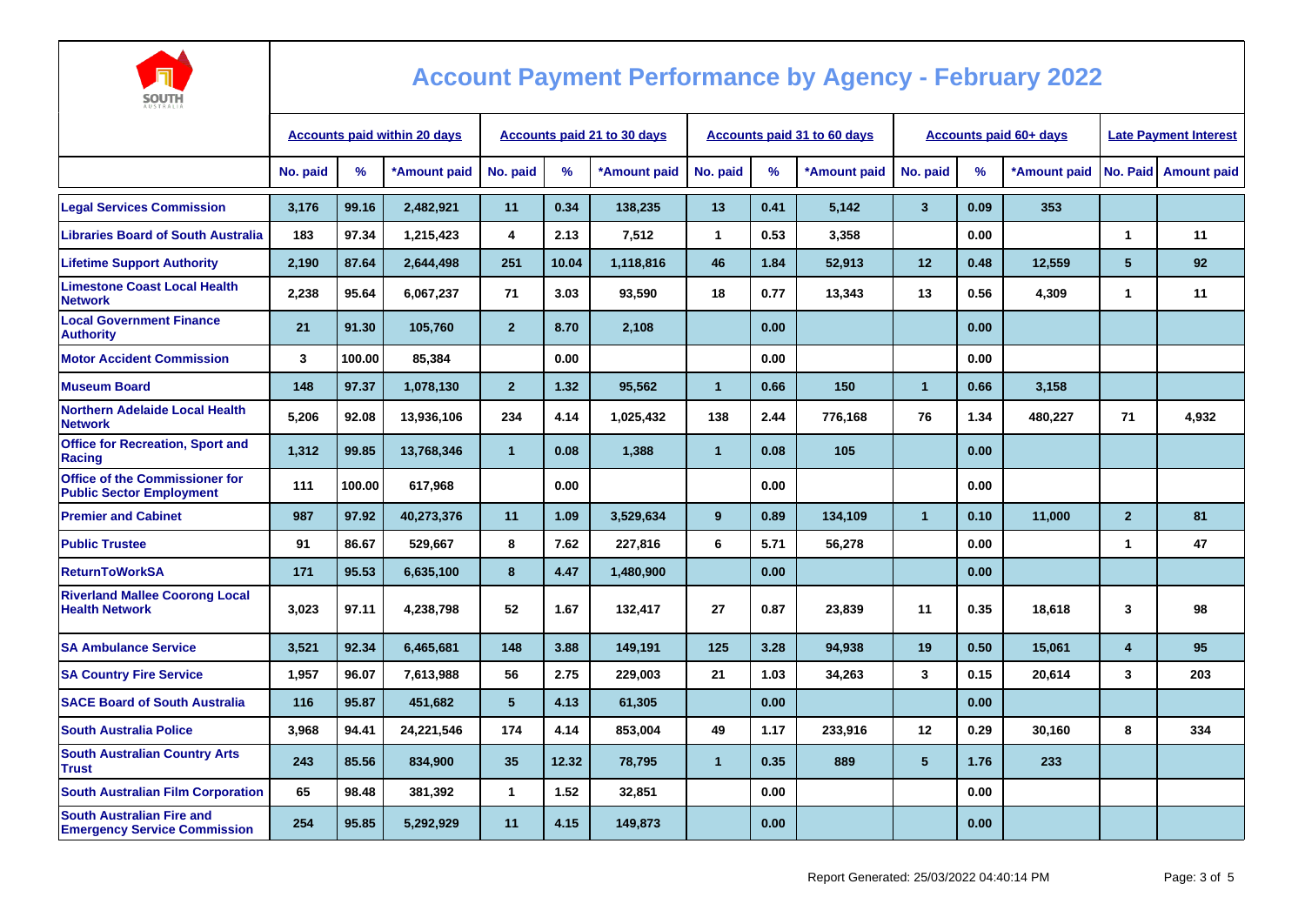

| <b>Accounts paid within 20 days</b> |        |              | <b>Accounts paid 21 to 30 days</b> |       |                |                         |      |              |                                    |      | <b>Late Payment Interest</b> |                               |                    |
|-------------------------------------|--------|--------------|------------------------------------|-------|----------------|-------------------------|------|--------------|------------------------------------|------|------------------------------|-------------------------------|--------------------|
| No. paid                            | $\%$   | *Amount paid | No. paid                           | %     | *Amount paid   | No. paid                | %    | *Amount paid | No. paid                           | %    | *Amount paid                 |                               | <b>Amount paid</b> |
| 146                                 | 91.25  | 1,373,237    | 10                                 | 6.25  | 9,344          | 4                       | 2.50 | 1,865        |                                    | 0.00 |                              |                               |                    |
| 265                                 | 90.75  | 12,754,877   | 25                                 | 8.56  | 675.687        | $\blacktriangleleft$    | 0.34 | 1,066        | $\mathbf{1}$                       | 0.34 | 161                          |                               |                    |
| 15,733                              | 99.90  | 25,809,647   | 10                                 | 0.06  | 12,507         | 4                       | 0.03 | 6,900        | 1                                  | 0.01 | 2,427                        |                               |                    |
| 696                                 | 89.69  | 1,528,682    | 51                                 | 6.57  | 45,390         | 24                      | 3.09 | 181,864      | 5                                  | 0.64 | 22,430                       | 5                             | 184                |
| 9                                   | 100.00 | 1,556        |                                    | 0.00  |                |                         | 0.00 |              |                                    | 0.00 |                              |                               |                    |
| $\overline{2}$                      | 66.67  | 3,972        | $\overline{1}$                     | 33.33 | $\overline{1}$ |                         | 0.00 |              |                                    | 0.00 |                              |                               |                    |
| 388                                 | 97.00  | 1,117,528    | $\overline{7}$                     | 1.75  | 28,994         | 5                       | 1.25 | 11,661       |                                    | 0.00 |                              |                               |                    |
| 569                                 | 97.60  | 6,409,762    | 14                                 | 2.40  | 131,780        |                         | 0.00 |              |                                    | 0.00 |                              |                               |                    |
| 3,634                               | 96.75  | 65,518,045   | 99                                 | 2.64  | 1,420,380      | 20                      | 0.53 | 1,562,456    | 3                                  | 0.08 | 2,003                        | $\mathbf{2}$                  | 84                 |
| 5,639                               | 91.83  | 15,387,746   | 278                                | 4.53  | 1,314,161      | 176                     | 2.87 | 356,270      | 48                                 | 0.78 | 426,118                      | 16                            | 4,368              |
| 83                                  | 100.00 | 247,991      |                                    | 0.00  |                |                         | 0.00 |              |                                    | 0.00 |                              |                               |                    |
| 115                                 | 91.27  | 400.953      | $\overline{7}$                     | 5.56  | 19.003         | $\overline{4}$          | 3.17 | 20,409       |                                    | 0.00 |                              |                               |                    |
| 125                                 | 82.78  | 297,890      | 20                                 | 13.25 | 73,578         | $\mathbf{1}$            | 0.66 | 14           | 5                                  | 3.31 | 12,109                       |                               |                    |
| 75                                  | 96.15  | 262,218      |                                    | 0.00  |                | $\mathbf{3}$            | 3.85 | 25,492       |                                    | 0.00 |                              |                               |                    |
| 86                                  | 96.63  | 5,316,175    | 3                                  | 3.37  | 5,371          |                         | 0.00 |              |                                    | 0.00 |                              |                               |                    |
| 1,727                               | 95.68  | 6,742,964    | 50                                 | 2.77  | 154,334        | 21                      | 1.16 | 27,717       | $\overline{7}$                     | 0.39 | 2,806                        | $\overline{2}$                | 36                 |
| 50                                  | 98.04  | 156,126      |                                    | 0.00  |                | 1                       | 1.96 | 1,086        |                                    | 0.00 |                              |                               |                    |
|                                     |        |              |                                    |       |                |                         |      |              |                                    |      |                              |                               |                    |
| 542                                 | 97.48  | 114,374,320  | 14                                 | 2.52  | 55,577         |                         | 0.00 |              |                                    | 0.00 |                              |                               |                    |
| 130                                 | 93.53  | 9,130,652    | $6\phantom{1}$                     | 4.32  | 69,311         | $\overline{\mathbf{3}}$ | 2.16 | 1,201,342    |                                    | 0.00 |                              |                               |                    |
| 448                                 | 98.46  | 1,119,871    | $\overline{7}$                     | 1.54  | 1,100          |                         | 0.00 |              |                                    | 0.00 |                              |                               |                    |
|                                     |        |              |                                    |       |                |                         |      |              | <b>Accounts paid 31 to 60 days</b> |      |                              | <b>Accounts paid 60+ days</b> | No. Paid           |